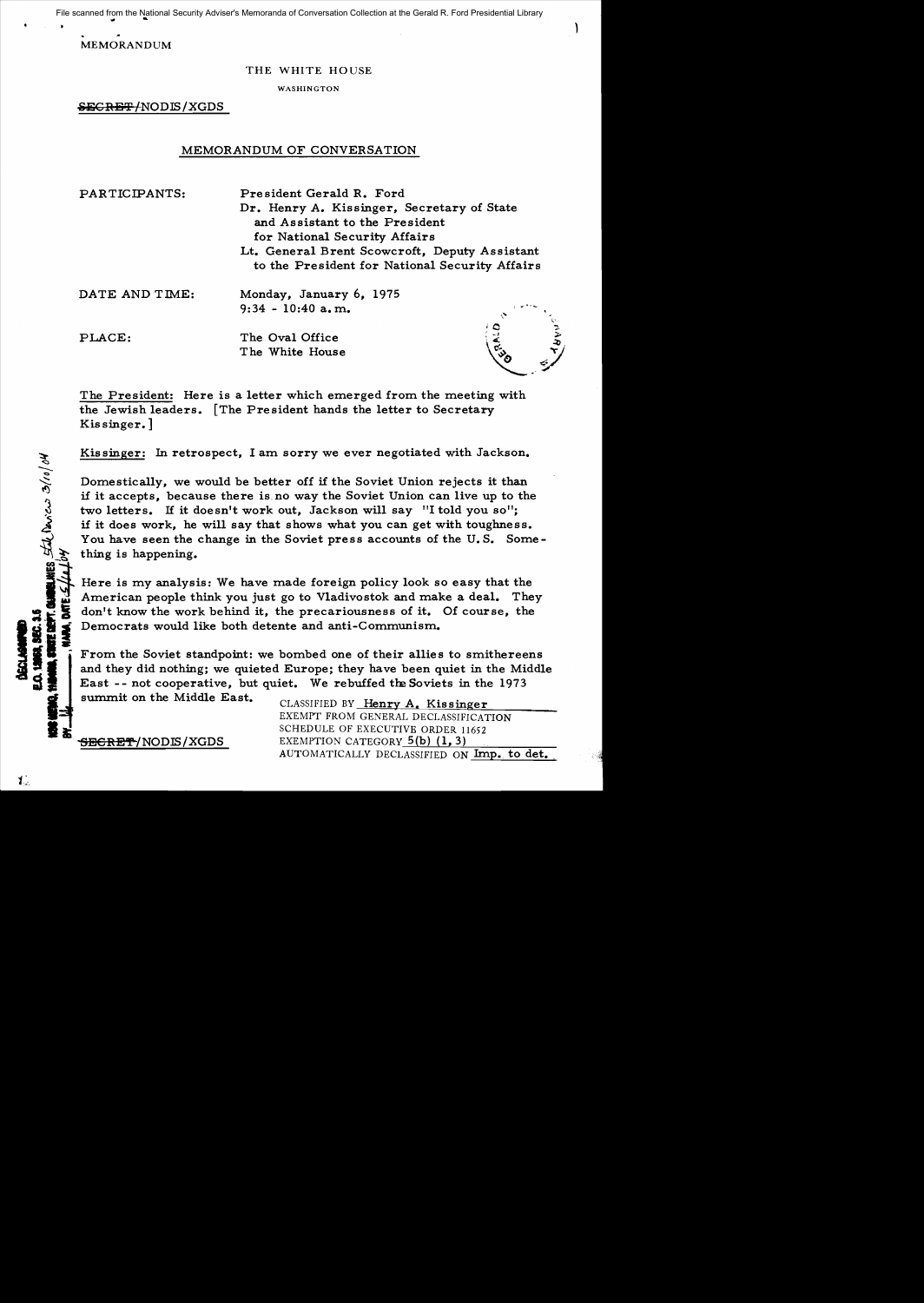#### 8<del>CREY</del>/NODIS/XGDS

What have we gotten out of detente? We have de-fanged the left in Europe and their argument that friendship with the U.S. jeopardized the relaxation of tensions. The same in the U.S. The Left is belligerent now, but let detente fail and they will swing to the Left again.

What have the Soviets received? In SALT I they got only ratification of existing situation. We stopped their programs. In Vladivostok they fell off FBS, and they have to give up 100 systems to get down to 2,400. We have no restrictions on our programs.

They are now facing the prospect of some dramatic haggle on SALT as they had on trade. They wanted Vladivostok to be a big achievement to bolster you and they were taken aback. We have to defend Vladivostok by showing what the Soviets gave up, and that's bad. In 1972 we were talking about large scale economic cooperation. We were thinking that Ex-lm was too small and maybe a special bank would be set up. Now the Trade Bill and the Ex-lm legislation is an insult to them. The authority to go back to Congress is a joke -- you can always do that. So they are worse off in credits and only marginally better in trade.

The Politburo people are ambitious like anyone. They will tell Brezhnev, "Look what you told us would happen and look what happened."

There are two things which have to happen: the exchange of notes with the Soviet Union cutting the length of the trade agreement. There is only a 50-50 chance they will agree to that. Then you must submit a letter assuring that the purposes of Vanik will be met. I doubt that the Soviets will let us say there are assurances.

In the State of the Union, you should talk about Congressional intrusion into foreign policy and go for relief from the OPEC and  $Ex-Im$  ceiling. I can give Dobrynin two choices: give up on trade or try to make it work. But honestly. I think we are better off if it fails than if it succeeds. Let the Jewish emigration get cut off. If they hit me with letters. I will say I fought for a year and then went to what I thought were the outer limits. It may have worked if Jackson hadn't gloated; then with the E x-lm piled on top, it is just too much. '

Each time some Soviet Jew protests, you will get pressure to cut off trade. I don't think it will work and I regret having gotten into negotiations with Jackson. If Jackson would have let it go without gloating, it may

 ${\tt s}_{\tt BGRBT/NODIS/XGDS}$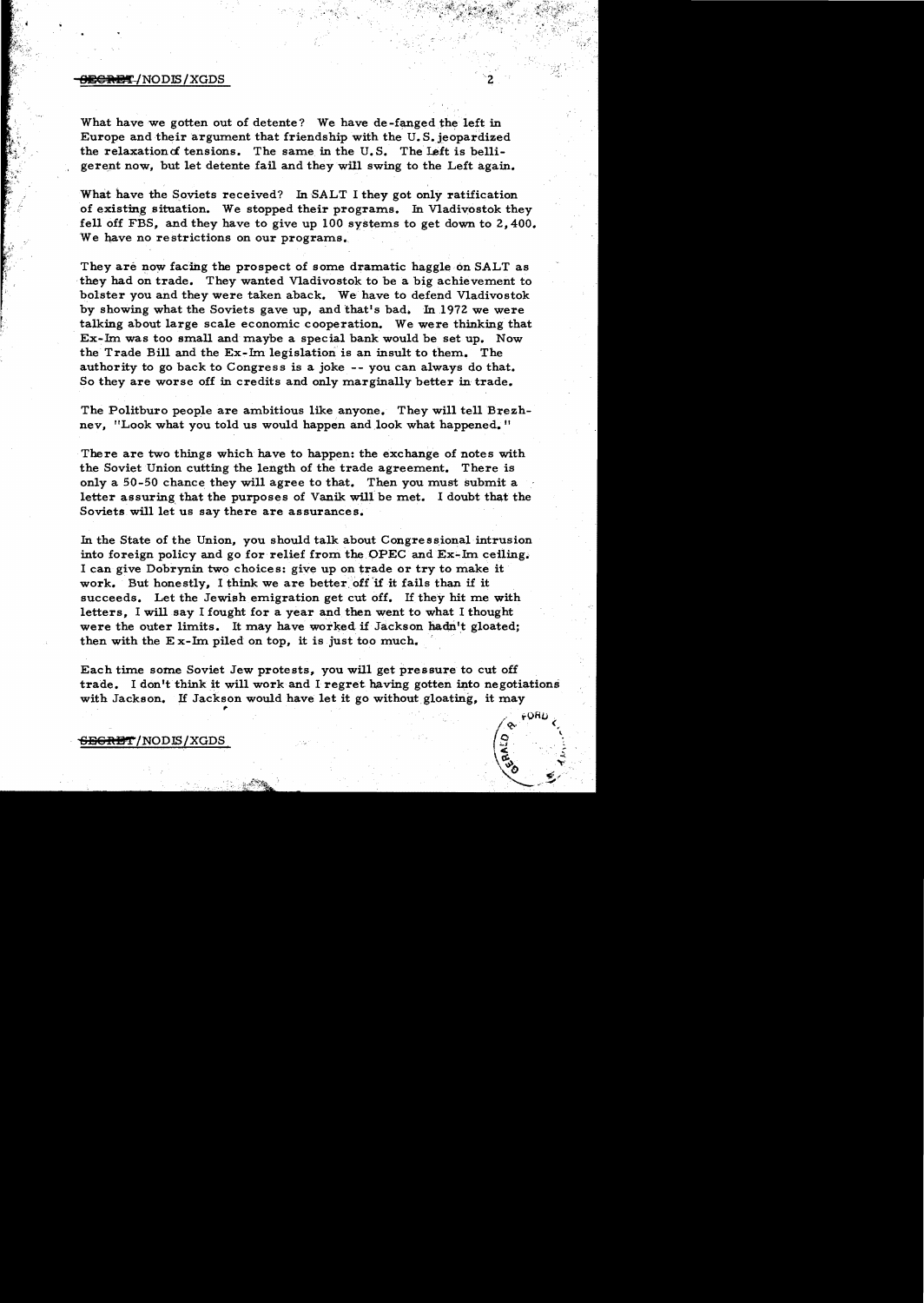## $S$ EGRET/NOD IS / XGDS  $3$

have worked. With your permission, I think this should be my strategy with the Soviet Union. But we may be in for a tough time with the Soviet Union. On the Middle East, they are now offering a joint guarantee of the '67 borders. That means we push Israel to the '67 borders. A U.S. Soviet guarantee means Israel would have to want Soviet troops in; they could paralyze a joint action.

The President: I see Allon is coming.

Kissinger: He is going to Palm Springs. I said I don't want any proposals from them because they will leak. He will stop to see me unofficially on his way back. I am not even sure you should see him. I told Dinitz the only issue is to negotiate or to go to Geneva.

Israel has asked for some Egyptian gestures. What they have offered is as ridiculous as the Israeli concessions. But Sadat's position is now weaker. I don't see how to move it forward unless Sadat sends Fahmy or I see Sadat. Only Sadat can make the concessions and he will do it only to you or me. That raises all sorts of problems,

The President: Could we get Allon and Fahmy together here?

Kissinger: If Sadat were in full control... he told me in June that  $I$ should get what I could and he would accept it. I couldn't accept that responsibility. [Story about Gamasy]

I am not eager to do it -- if I am selfish I would prefer it to fail because if it succeeds there will be problems and we would be set up for another crisis next year. But it will help our friends to give us a chance to get our energy house in order.

The President: If we don't move, what do we do with long-range assistance? Hold it in abeyance?

Kissinger: The only way you can go with \$4•.5 billion is with a settlement. Otherwise you may as well shoot Sadat.

The President: If there is a stalemate, I don't see how I can move on long-range aid for Israel.



### $S$ E $G$ RE $T$ /NODIS / XGDS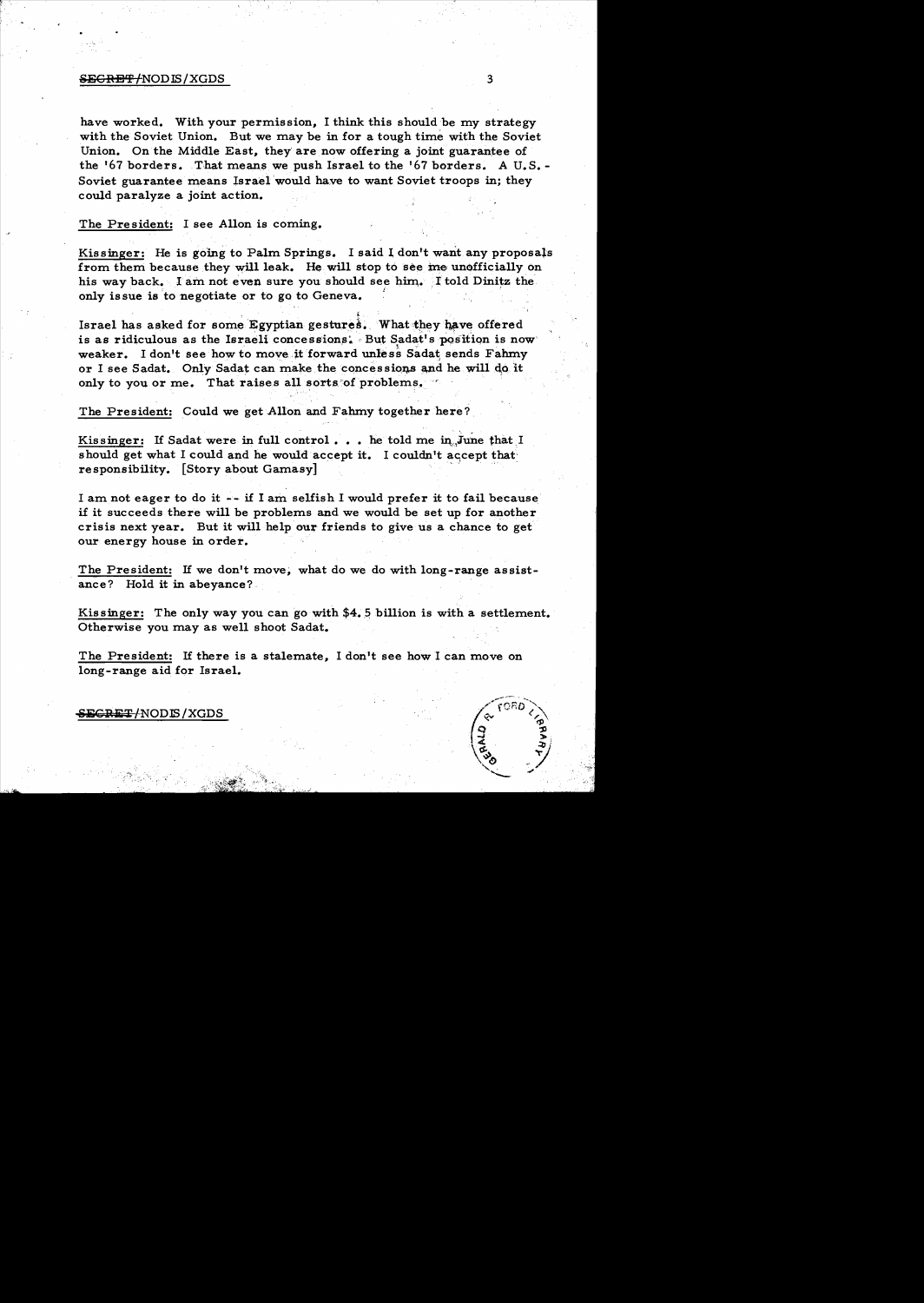#### secret through the secret of  $4\,$

Kissinger: No matter what, I think the American Jews will oppose you in 1976, because they will think you would move in 1977 and with a new party they would have a crack at a better deal.

Here is a scenario: an agreement in March, which would take six-nine months for implementation. Then we would agree in May to go to Geneva in June or July. That will get the UNDOF renewal. We should be able to confine Geneva to boredom then. But in 1976 we will have trouble again, but in a better environment.

If there is no agreement, Sadat will move fast. We will go to Geneva under a stress situation, and it will be highly inflammatory. By the summer we will be in a real bind on the PLO, and so on, with the U.S. and Israel isolated. '

Even with an agreement, Israel will be sitting here just like this next year. Both alternatives are troublesome.

The President: But by next year energy and the economy will be in better shape. It is a responsible course. The other way it is very risky at a time when energy and the economy are weak.

Kissinger: But we could go to Geneva and then claim that, Jackson and Israel had screwed it up so we had to impose a solution. But that is very brutal.

But an Egyptian settlement will be attacked as forcing Israel to an illusory peace without real gains for Israel.

The President: If we don't even try the step-by-step..

Kissinger: The Soviets would be restrained for three months, but by the summer we would be up to our ass in alligators.

The President: I want to move step by step.

Kissinger: Then I will draft letters to Sadat saying you are willing to meet with him somewhere. Here, or in Cairo, or in Europe. [There was a discussion of where and how.  $]$ 

I have to go out there sometime, but I thought I would go only in the last week of negotiations. It is too risky to send a proposal through diplomatic

 $\sim$ *.,.1*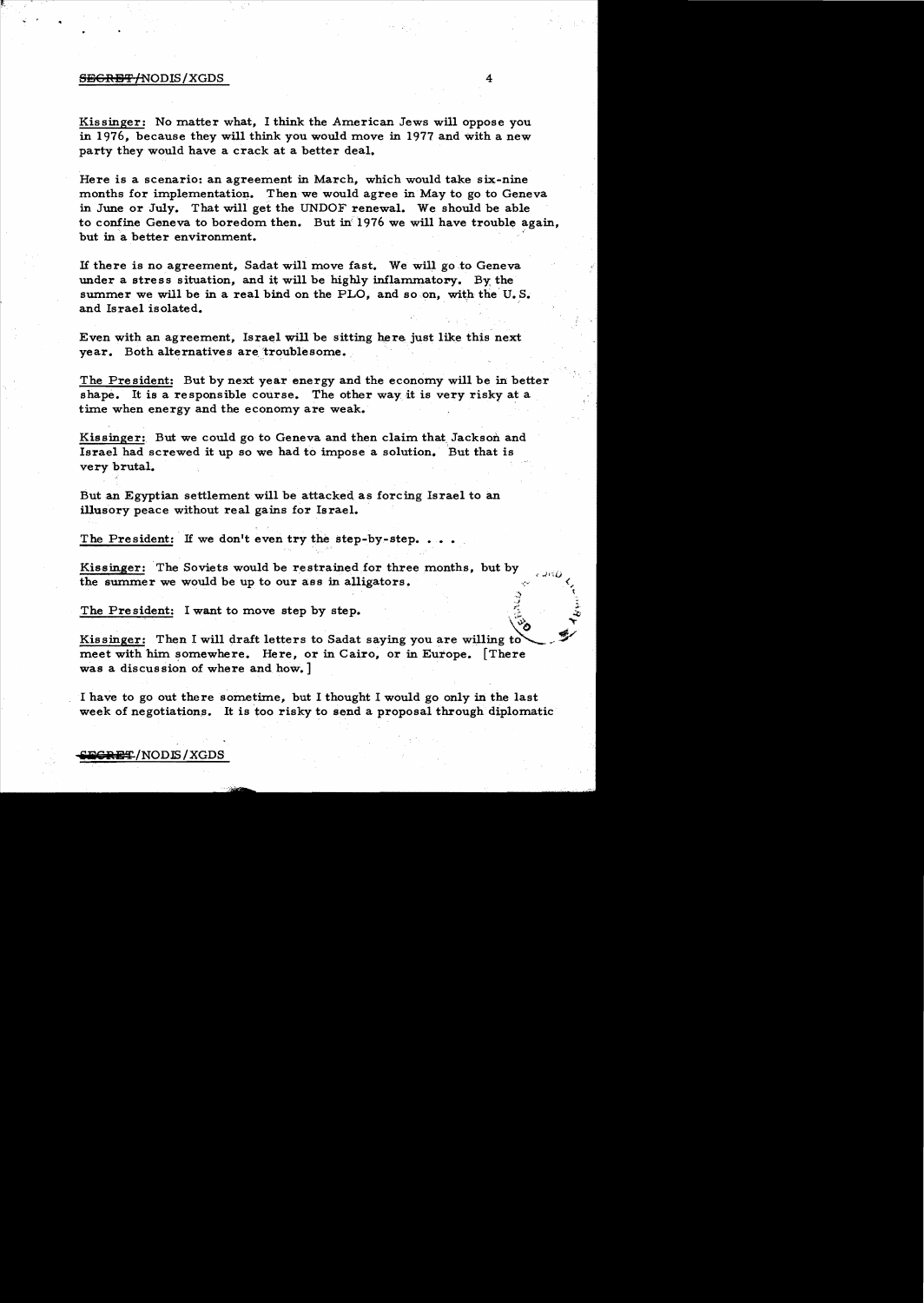## $\overline{\text{SEGRBF}}/\text{NODIS}/\text{XGDS}$  5

channels. We need to get one or the other signed up. Previously, I never made a proposal I didn't know was acceptable to at least one of the parties.

I could meet Sadat in Paris under an excuse of a trip to see Schmidt or the Shah. We must get something by the first of March.

On oil, my weak sisters in State think my inadvertent remark in Business Week is one of the best things ever done.

The President: I like your term "strangulation. "

Kissinger: If we play it boldly, I think we have a fifty percent chance that if there is war there might be no embargo.

If there is a war, we must keep the Soviets ont at all costs and it is probably in our favor to have Israel win. But afterwards, we would have to impose ruthle ssly a peace.

The President: Will the WSAG lay out contingency plans?

Kissinger: The purpose is to see if we have any plans and if they make sense.

On energy, I am for a floor price, to put us in a stronger position.



# <del>ECRET</del>/NODIS/XGDS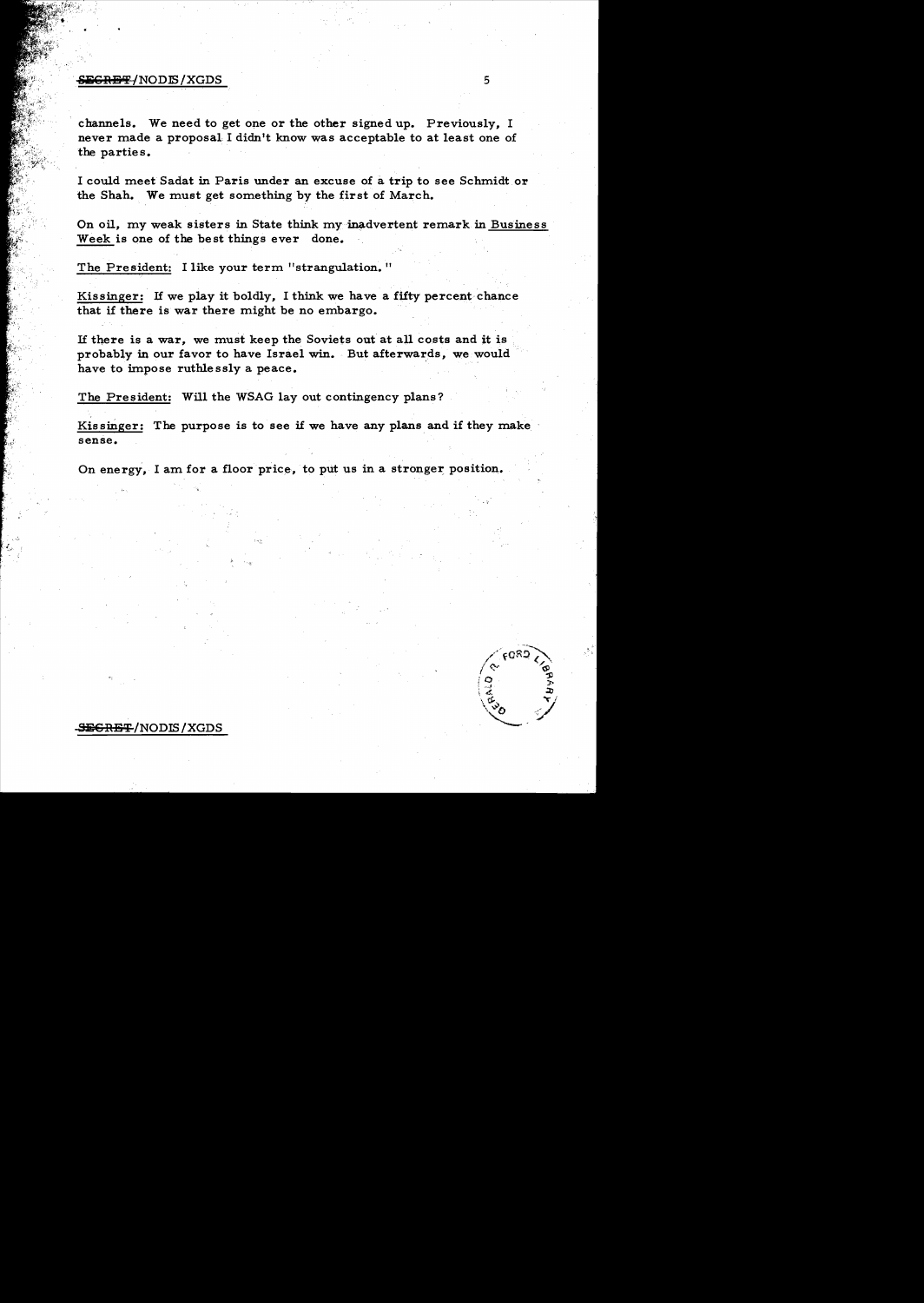$\sqrt{P/K}$  6 Jan 15

LUISAG

Moday<br>9:34-p:40 AM

P Heuisa litter which emergel from motif est c In returnent dann sorry un en inegotisted or Jackson Demostrialy, are would be lutter of up if Schapents care live up to c 2 letters, of it doesn't work out he will say & told you so. If it does he will they think shows what you can get as ( Companies. Ja home some change ma Son pers accounter Sunsetting is imperimpen-Hering analysis: Use home make FP lock a easy a cher people think you just go & Vlal et, c plucereminino fit. Opennese anno comb bite bois detende anti-ensure Fran SU stanfant; are tranhed are form ablow to santherns it to did withing ; and printet Energe; they have Lumprint in ME - ent <u>an ME.</u> What have we gotten? We have deformed deft in of tousins. Same in US, Left is belayment work, lorit let distincts fond + thing with sing to left egame What home Sans recal? Salt I they got only within a lawry and we stopped than proces. Vlad - then fell of FBS, have to give up CUS syttems. Withous no restriction The derne tout faire persuit of same dematic

NSC **HEMO, MANNE, STATE BEPT.** GUIDELINES, State Review 3/11/04<br>BY WELL RAMA, DATE  $6/10^{10}$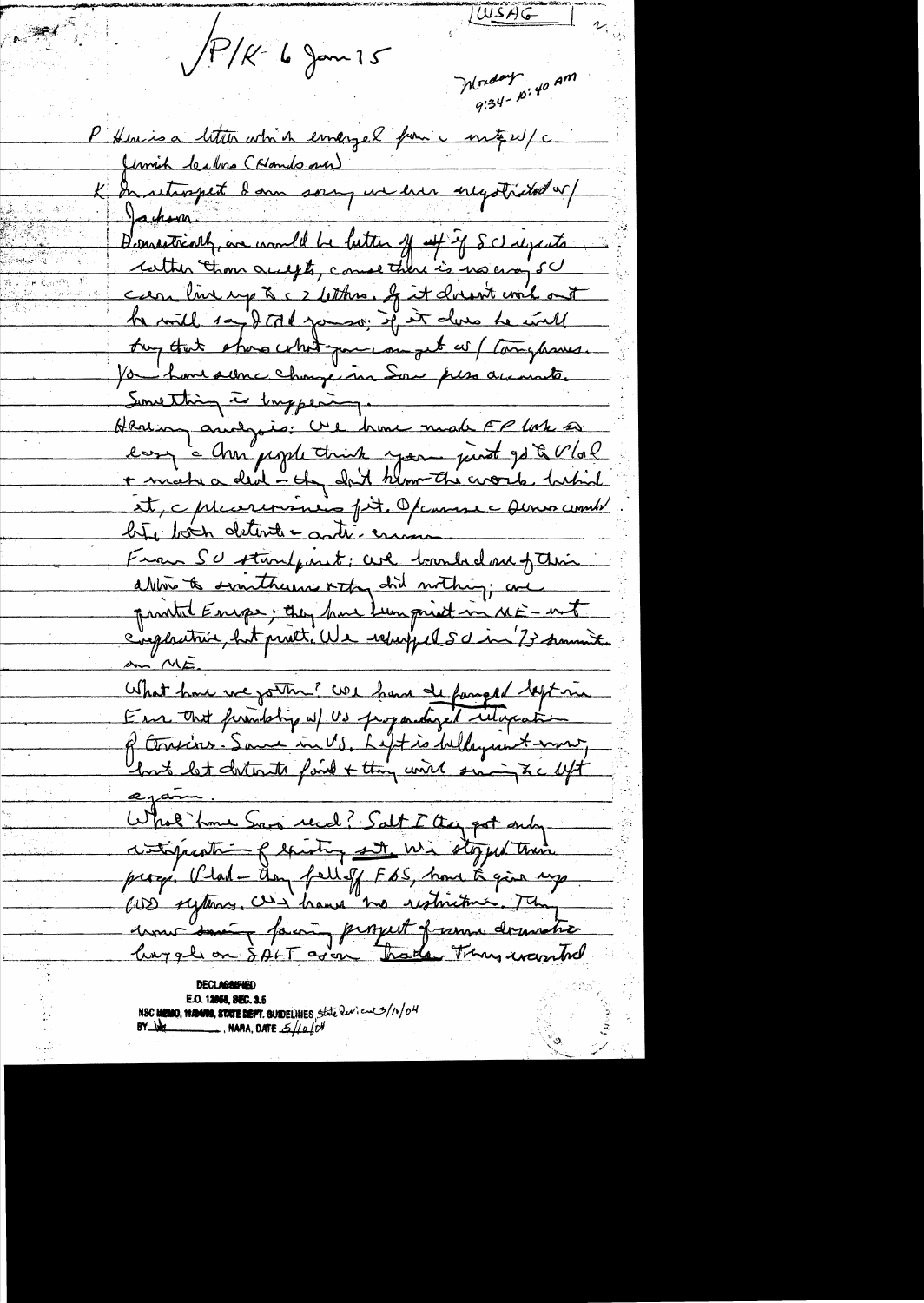What is has big acknownert to botater you + theyun Enton about Me have defend alaid by showing what Ens gave up + that is had. In 72 in were to king asmet large seal ear corp. Cue men trait sur tou somal a myse a special bank setting. how, that hill & XN'is an insult to theme. authority to pulled to Cangão soa johe-your can always de trat. So ton du mossieff in credits a only mangionally are omitation the any one. They will tell Buy-hok braphade Thair and 2 things which havete happen: Kchonge of contagenting lumpth of trade systems A. Only 50-50 Charactery will agree to that. Then you must subout letter assuring that projects of (anichard le met-gdorbt Sc will let no say deren assurance Ins del you should talk about Cinq intermin into FP'a go for relief francoPEE XM centing. I can juin d'in schavers: più sy on trak or ti to make it work, But howsthey I think we are bath c3) if it finds than if it succeeds. Let Jemise and quite gets cut off. If they let me up letters I will son 't fought for jean + then wont to if Jakon hrohit glontal; ten w/ X N piled Fastind rand Sur Jen protects - stay are strains - you will get persone to cut of trale I cant think it will und F 2 regret having gotten entimezorar/Jahon. Ret I Jakson amilham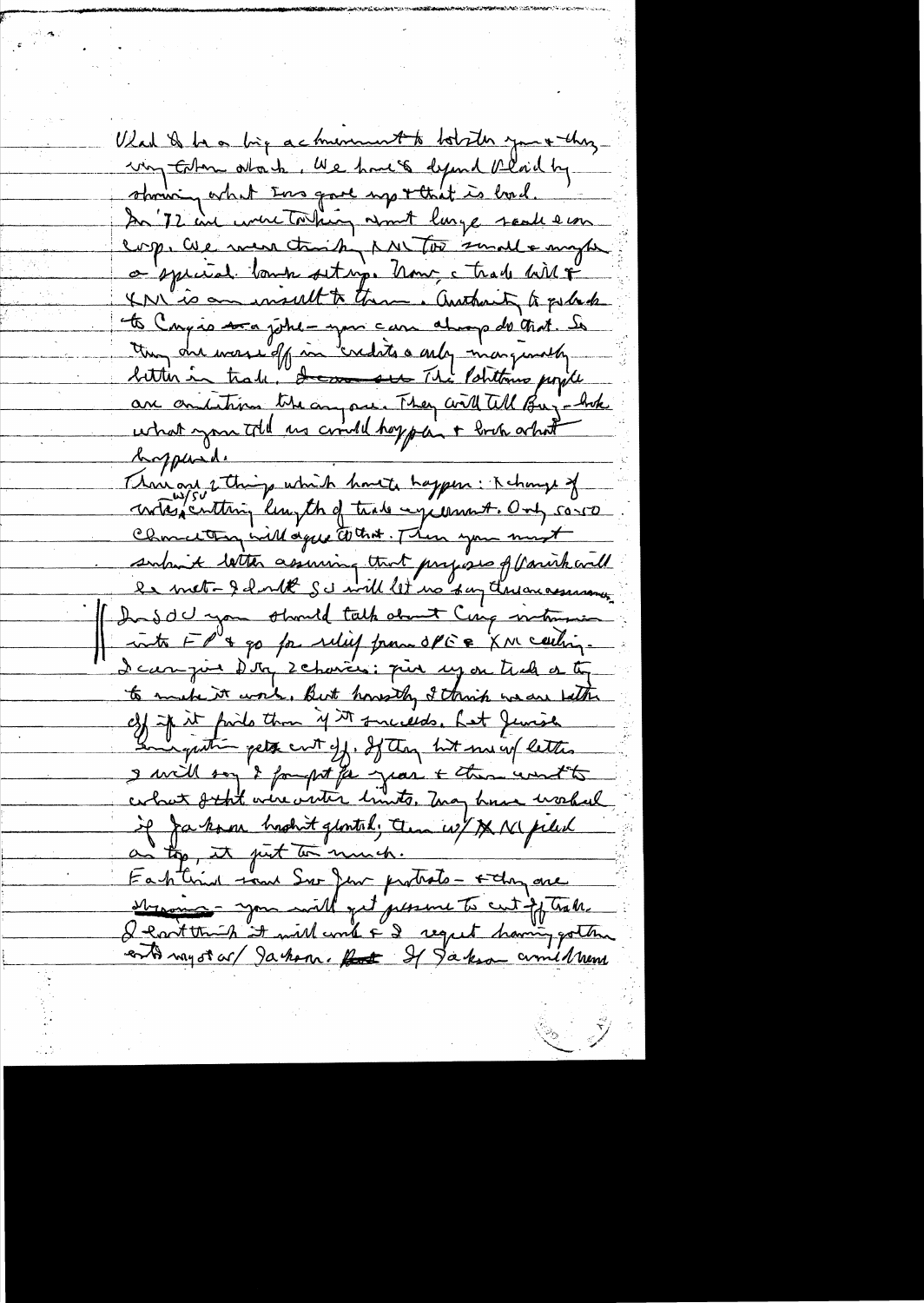at A po v /o glosting, it may have unpel. W/your permassion, Sthick This through he eng Friday of 50. Ant we may be in for Tonys a joint grammette f68 braders. That means we parch I to 67 houders. a US-Sougenormate trans I would have to want son trops in, they cant a paradyze fortaction. P des celliers coming.<br>K de gou à Patrim Spr. de vid del vit word popuede la consista, civil liab, He with stop unit privily on bis complaise. I not we serve jou stalled him. I told Derretz confrance is to negotiats or to go to Geneva. I has a shall for E getting, What Tay home Munté ce réchi a I concessions. But Salont jointin mour createur. Deant se hour & more it knows he washes Sadat sends Folum a dale Sadat and Salation mote c increasing + Sinte of the subject of the me. That raise all  $\frac{p}{q}$ K If salatarin for l'entret... "betold me in It I coullet occupe that usp. (Stay about Gamery) I wrtilager to do it - if I seelfied I would just at to I find hacomen if it forced there will be joint to set my for another crisis with year. But it will felt on principal painters and a channel pet ann every prese en breen. P If we don't moon, what do me do w/ hay some L'One com 7 cm com pour 4-5 in 10 millenne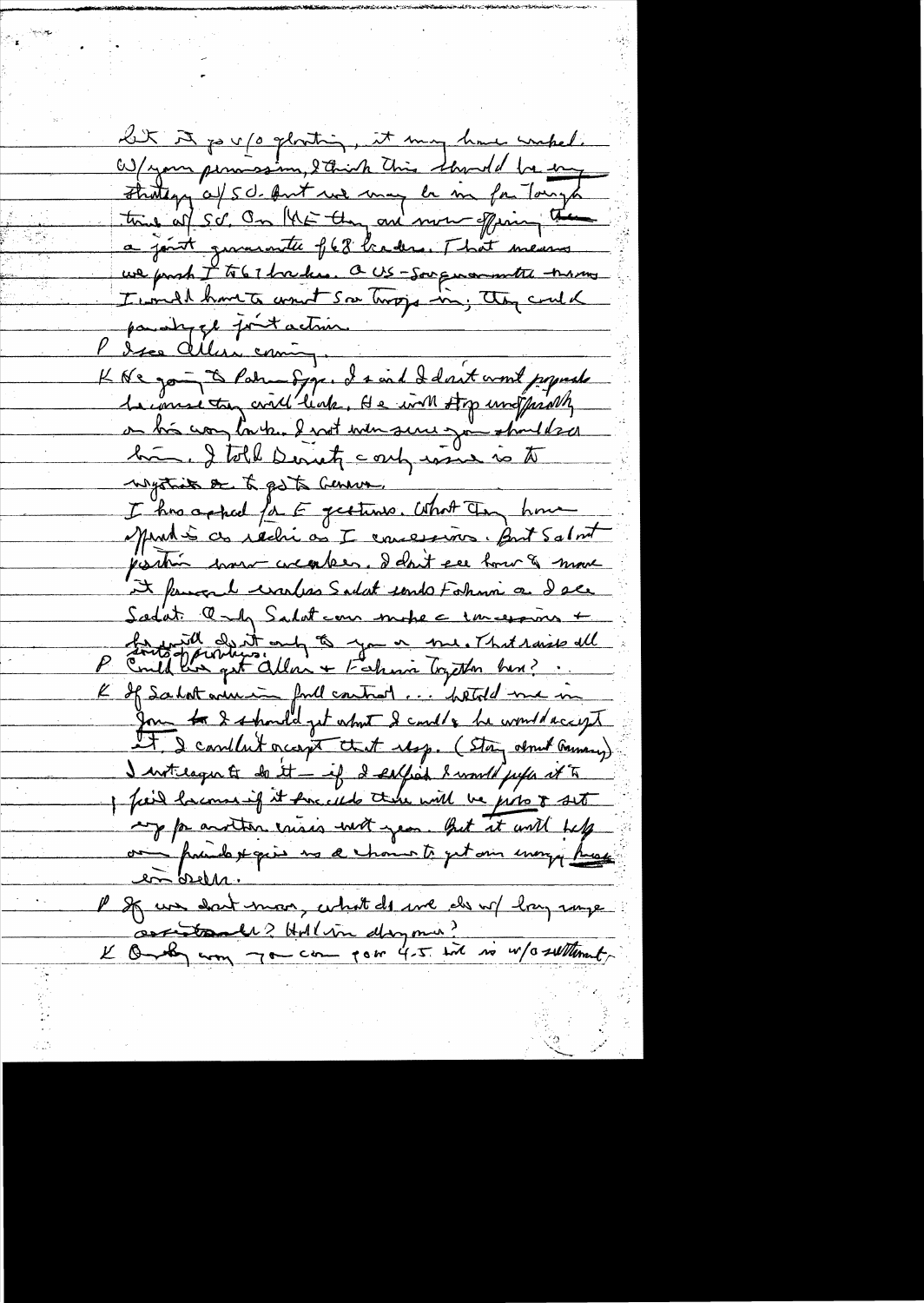Octomine pour ma as well stroot Salat LR and 1.<br>K The mother what, 2 think, June with good you in 26, Come Any will think you would mine Hen as earneed: aprennent in monch for G- 9 viso implementation agree in hay to go to Comme in June-July (Chat with got MNUs of Inklown Ction, But m 26 me will have the de again, but me a hertier enversament of a a apresent Sarked with more fast. Well Jote Energe terrible stress interstin - hypoty inflamenting. By sommer we will be in a real bind on the etc w/US & I realment Enu sol an agreement davill be seithing two four the this next year. Both alternative are trackleave I But by next year livery + receiven with an in hotte shape. It a rise, consece, the atten way it a very risky at a trice when may a e comment K But us don't go got Commentant Man farkers I had screwed it my so we had to imper a Indution But that way hastal. But on E settlement will be attached as forcing I To an illusing place w/o deal going fort P If we don't win try the by thep --K Some counter by withours of the 3 was but by seans un mould be repte ass in allegations. P I won't a more stop by stop.